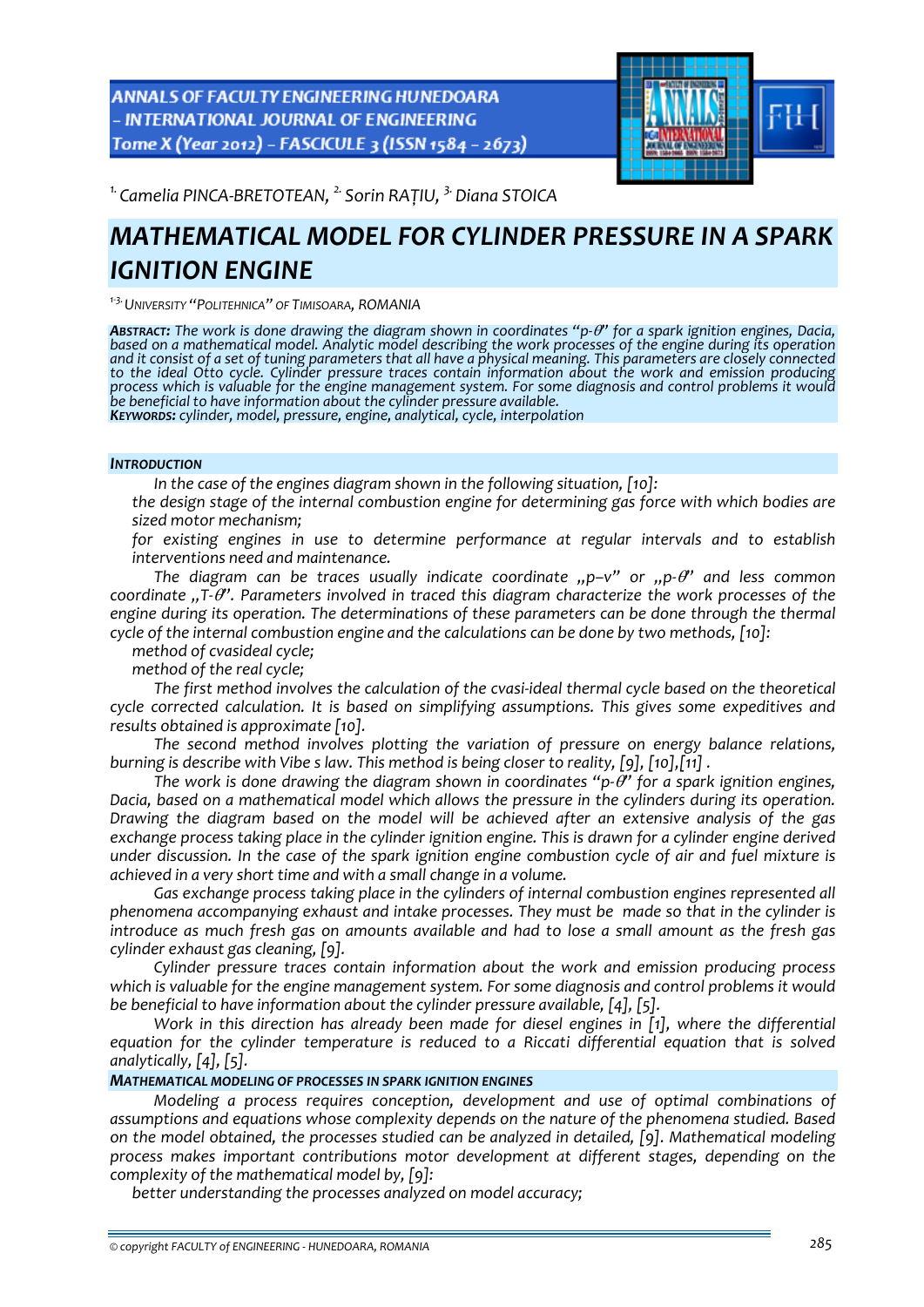*predict engine behavior for a wide range of variation of structural and functional parameters of its; no need to create working models; identify trends and constraints involved in the conception and constructive energy solutions;*

 *valorification of mathematical models in design special programs to simulate complex processes in internal combustion engines;*

*In this work is presented an analytical model for pressures in spark ignited engines, which is* developed and validated in [4]. [5] and this model was drawn shown for a spark ignition engine. Dacia.

*Given that the most important functional processes in internal combustion engines are: gas exchange process, compression process, the combustion process of detente, the analytical model of this work considered these processes.*

*The idea behind this model is based on the observation that the ideal Otto cycle provides valuable information about the compression and expansion processes, [4], [5]. The real cycle is similar to the* ideal Otto cycle and the similarities are largest early in the compression and late in the expansion. It is *characterized by the compression and expansion phases which are well defined by the states of the* fluid. Another idea which is find in this model is that the heat release analysis procedure based on *pressure ratio management, developed by Matekunas [4],[6],[7],[8].* 

*The model consists of a set of tuning parameters that all have a physical meaning. These parameters are closely connected to the ideal Otto cycle.*

*This model describes the cylinder pressure during the high pressure and combustion phase. The* burn rate of the combustion has a big influence on the pressure and it is considered to be known. In the *literature there are several approaches presented for estimating the burn rate which could be used directly in this model, [1], [2], [8].*

# *Model description*

*The modeled pressure p*( ) <sup>θ</sup> *is built up by two asymptotic traces and a interpolation between these. The cylinder pressure model is divided into four parts, [4], [5]:*

 *the compression process is described by a politropic process. The politropic process encapsulates the heat transfer, so that there is no need to explicit include the heat transfer in the model;*

 *the expansion asymptote is also described by a politropic process and the reference point for expansion temperature and pressure is calculated using a constant volume combustion process; to describe the pressure ration is used the Vibe function;*

 *the gas exchange phase during ISA‐IA the pressure is approximated by the intake manifold pressure and during the period SA‐DSE the pressure is approximated by the exhaust manifold pressure. Between the phases the pressure can be determine through an interpolation using a cosine function.*

## *Model evaluation*

*The model consist of a set of parts of which the following, [4],[5]:*

*selection of compression pressure;* 

*selection of compression and expansion politropic coefficient;* 

*selection of expansion pressure;* 

*interpolation between firing and expansion.*

*The analytic model of cylinder pressure is constituted of four parts as follows:*

*1. ISA intake valve closing time until the start of combustion IA is described by the equation:*

$$
p_c(\theta) = p_{\text{ISM}} \left( \frac{V_{\text{ISM}}}{V(\theta)} \right)^{k_c} \tag{1}
$$

*In*  $relation (1)$ ,  $V(\theta)$  reprezented the law of change in volume and is given by equation (2):

$$
V(\theta) = V_c + \frac{V_s}{2} \left( 1 - \cos \theta + \frac{\lambda_b}{2} \sin^2 \theta \right)
$$
 (2)

where:  $V(9)$  – cylinder volume in the moment "9";  $V_c$  – volume of displacement;  $V_s$  – minimum volume *manivelei*  $\lambda_{\scriptscriptstyle b} = \frac{R_{\scriptscriptstyle\textit{manivelei}}}{I}$ ;

of firing chamber; 
$$
\lambda_b = \frac{K_{manivelei}}{L_{belei}}
$$
;

*2. The start of combustion until IA to SA corresponding to the end of combustion is described by ecuation (3):*

$$
p(\theta) = \text{vibe}(\theta) p_c(\theta) + (1 - \text{vibe}(\theta)) p_p(\theta) \tag{3}
$$

*3. Time corresponding to the end of combustion SA until DSE which represented the moment when the exhaust is opening valve, described by ecuation (4):*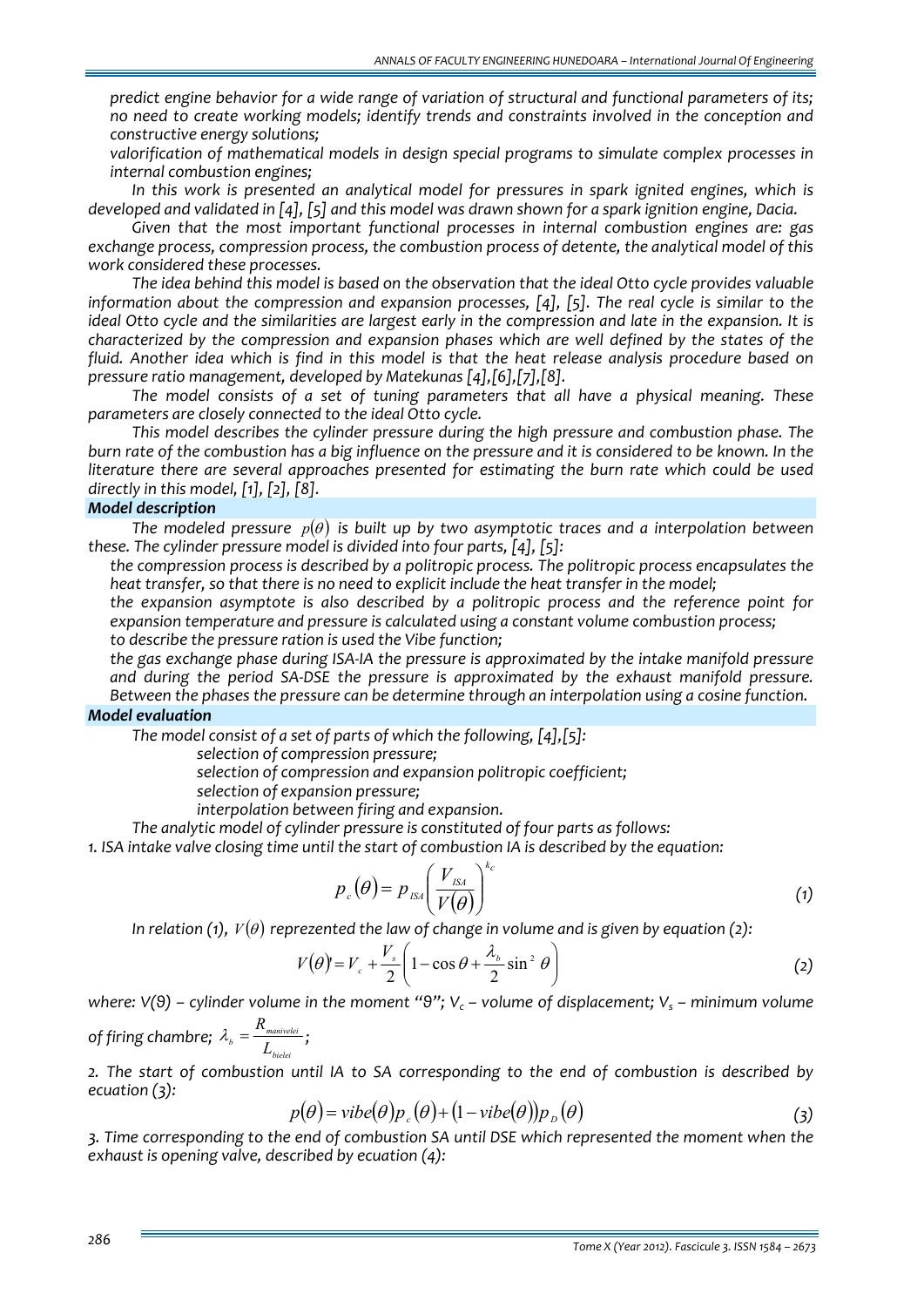$$
p_{D}(\theta) = p_{3} \left(\frac{V}{V(\theta)}\right)^{kp}
$$
 (4)

4. Interpolation until DSE and the moment when intake valve closing ISA + 720 $^{\circ}$ , after which the process *begins again.*

*The compression process can be modeled with good approximation through a process polytropic. This process is characterized by compression polytropic exponent kc. In the modelling that takes place between the time when intake valve closing ISA and the start of combustion IA.*

 $\sqrt{k}$ 

*The equations describing the pressure and temperature in the compression process are:*

$$
p_c(\theta) = p_{\rm \scriptscriptstyle ISA} \left( \frac{V_{\rm \scriptscriptstyle ISA}}{V(\theta)} \right)^{k_c} \tag{5}
$$

$$
T_c(\theta) = T_{\text{ISM}} \left( \frac{V_{\text{ISM}}}{V(\theta)} \right)^{k_c - 1} \tag{6}
$$

*Equation (5) and (6) describe the pressure and the temperature to the point of ignition.*

*Combustion process in internal combustion engines, both spark ignition and compression ignition quantified by combustion law. In the case of spark ignition engine, combustion modeling process can be evaluated by a Vibe function, grade I.*

The is the modeling processes using Vibe function was done in several papers in the field, [9], [11].

$$
vibe(\theta) = 1 - exp\left(-a\left(\frac{\theta - \theta_{1A}}{\theta_{SA} - \theta_{1A}}\right)^{m+1}\right)
$$
\n(7)

*Form factors "a" and "m" are determined according to the angles of combustion equation (8) and (9):*

$$
m = \frac{\ln\left(\frac{\ln(1-0,1)}{\ln(1-0,85)}\right)}{\ln(\Delta\theta_a) - \ln(\Delta\theta_a + \Delta\theta_b)} - 1
$$
\n(8)

$$
a = -\ln(1 - 0.1) \left(\frac{\Delta\theta}{\Delta\theta_d}\right)^{m+1} \tag{9}
$$

*Burn duration can be calculated knowing the corresponding phase rapide angle firing noted with*  $\theta$ , and the corresponding phase firing moderate angle with  $\theta$ . This approach has been treated in *works*  $[4]$ ,  $[5]$ ,  $[6]$ . The relationship for determining the combustion is:  $\Delta\theta \approx 2\theta$ ,  $+\theta$ , *a* 

*Relaxation process can be modeled with good approximation through a polytrope process. This process* is *characterized by a polytropic exponent of relaxation*  $k<sub>D</sub>$ *, In the modelling this process takes place between intake valve closing time ISA and the start of combustion IA.* 

$$
p_{\scriptscriptstyle D}(\theta) = p_{\scriptscriptstyle 3}\left(\frac{V_{\scriptscriptstyle 3}}{V(\theta)}\right)^{k_{\scriptscriptstyle D}}\tag{10}
$$

$$
T_D(\theta) = T_3 \left(\frac{V_3}{V(\theta)}\right)^{k_D - 1} \tag{11}
$$

The parameters  $p_3$ ,  $V_3$  and  $T_3$  are related condition "3" for the Otto cycle. Pressure  $p_3$  can be *described by the relation:*

$$
p_{\scriptscriptstyle 3} = \frac{p(\theta_{\scriptscriptstyle I\hspace{-0.05cm}A})}{T(\theta_{\scriptscriptstyle I\hspace{-0.05cm}A})} \big(T(\theta_{\scriptscriptstyle I\hspace{-0.05cm}A} + \varDelta T_{\scriptscriptstyle comb}\hspace{0.05cm})\big) \tag{12}
$$

 $c_v \approx \frac{6,267}{k_0-1}$ ;  $\eta_A(\lambda) = 0.95$  min  $(\text{1}; 1,2 \cdot \lambda - 0.2)$ 

*where:*  $\varDelta T_{\textit{\tiny comb}} = \frac{(1 - x_{\scriptscriptstyle R}) \cdot Q_{\scriptscriptstyle i} \cdot \eta_{\scriptscriptstyle A}(\lambda)}{(1 - \lambda)^{\scriptscriptstyle O(\lambda)}}$  $\sum_{\text{comb}}^{\infty} = \frac{(1 - \lambda_R) \sum_i \eta_A}{(1 - \lambda)^2}$ *m m*  $T_{comb} = \frac{(1-x_R) \cdot Q}{(1-x_R)^2}$  $\mathsf I$  $\mathsf I$ ⎝  $\big($  $\mid$ ⎝  $\big($  $=\frac{(1-x_R)\cdot Q_i \cdot}{\sqrt{1-\frac{1}{2} \cdot \frac{1}{2} \cdot \frac{1}{2} \cdot \frac{1}{2} \cdot \frac{1}{2} \cdot \frac{1}{2} \cdot \frac{1}{2} \cdot \frac{1}{2} \cdot \frac{1}{2} \cdot \frac{1}{2} \cdot \frac{1}{2} \cdot \frac{1}{2} \cdot \frac{1}{2} \cdot \frac{1}{2} \cdot \frac{1}{2} \cdot \frac{1}{2} \cdot \frac{1}{2} \cdot \frac{1}{2} \cdot \frac{1}{2} \cdot \frac{1}{2} \cdot \frac{1}{2} \cdot \frac{1}{2} \cdot \frac{1}{$  $\left( \frac{1}{2} \right)$  $\varDelta T_{\textit{\tiny comb}} = \frac{\left(1 - x_{\scriptscriptstyle R}\right) \cdot Q_{\scriptscriptstyle i} \cdot \eta_{\scriptscriptstyle A}(\lambda)}{\left(\varlambda \left(\frac{m_{\scriptscriptstyle a}}{n_{\scriptscriptstyle a}}\right)_{\scriptscriptstyle 1} + 1\right) \cdot c}, \qquad c_{\scriptscriptstyle v} \equiv \frac{0.287}{k_{\scriptscriptstyle D}-1}$ 

where:  $Q_i$  lower calorific value of fuel;  $\lambda$ - excess air coefficient;  $x_R$ -residual gas mass ratio;  $V(9)$ -cylinder volume in the moment 9; 9 - the crankshaft rotation angle measured from the lower dead point during *gas exchange.*

*st c a*

 $\vert +$ ⎠ ⎞

*v*

*c*

 $\| \cdot \|$  $\overline{a}$ ⎠

⎞

1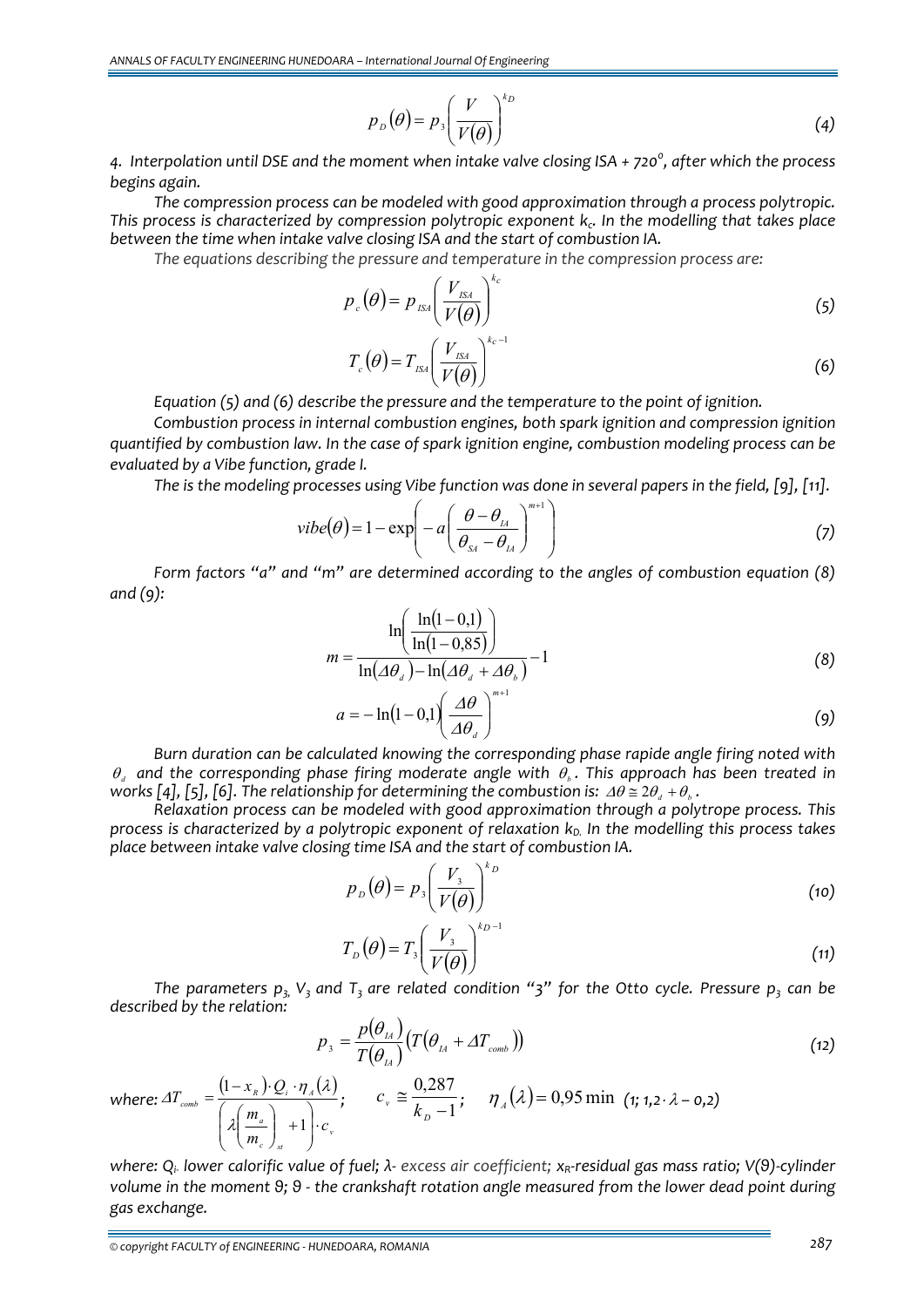#### *SOLVING THE MODEL EQUATION AND DRAWING DIAGRAMS*

*For trace the diagram, we considered the specific case of an ignition engine Dacia with four stroke, for which we used in calculations following dates: cylinder diameter, D = 73 mm; stroke cylinder:* S = 77 mm; rod length: L = 128 mm; connecting rod length, 176 mm compression ratio: 8,5;

*Admision valve: advance of opening the intake valve: 220 ;* 

 *delay intake valve closing : 620 ;* 

*Evacuation valve: advance of opening the exhaust valve open 60<sup>0</sup> ;*

 *delay closing the exhaust valve: 20<sup>0</sup> .* 

*Lower calorific value of fuel:*  $Q_i$  = 43 500 *kJ/kg; excess air coefficient:*  $\lambda$  = 0,96 *residual gas mass ratio:*  $x_R$  = 0,063. Compression polytrope exponent  $k_c$  =1,34. Polytrope exponent of relaxation  $k_D$  =1,28. Definition of firing angle:  $\Delta\theta_a = 3.75\%$  and  $\Delta\theta_b = 0.96\%$  and start of combustion angle  $\theta_A$  has value 349 *RAC, [10].*

*Equations according to the working cycle of spark ignition engine have been solved using MATLAB programming environment and calculated data was drawn from the cylinder pressure chart "pc" depending on* the *angle of rotation of* the *crankshaft*  $\theta$ .

*Crank radius value is:*  $R_{manive\delta\delta} = 38.5$  *mm,* and the *value* of  $\lambda_{\delta}$  *is:*  $\lambda_{\delta} = 0.3$ .

Volume displacement spark ignition engine is : V $_{\rm c}$  = 322 dm<sup>3</sup>, and minimum  $\,$ chamber volume is : V $_{\rm s}$ *= 0,043 dm<sup>3</sup> . Calculate the minimum volume of the combustion chamber spark ignition engine is the*

*relationship:*  $V_s = \frac{V_c}{\varepsilon - 1}$  $V_s = \frac{V_c}{g_s - 1}$ , where  $\varepsilon$  is the compression ratio to the value 8,5. The data previously *determined to rewrite the law variation of the volume which is in the form:*

$$
v(\theta) := 0.043 + \frac{0.322}{2} \left( 1 - \cos(\theta) + \frac{0.3}{2} \cdot \sin(\theta)^2 \right)
$$

*The cylinder pressure intake valve closing time ISA until the start of combustion, is presented in fig.1.*

p\_isa := 1.2; K\_c := 1.34; rad = 
$$
\frac{\pi}{180}
$$
  
V\_isa := v(242 rad), V\_isa = 0.298 ;  
p\_c(θ) := p\_isa \cdot \left(\frac{V\_isa}{v(\theta)}\right)^{K\_c}

*The cylinder pressure corresponding to the end of combustion SA until DSE, when exhaust valve opening, shown in fig.2.*







*Figure 1. Graphical representation of the cylinder pressure*  $\theta_{\scriptscriptstyle{IS4}} < \theta < \theta_{\scriptscriptstyle{IA}}$ 



*Figure 3. Graphical representation of the cylinder pressure*  $\theta_{\scriptscriptstyle{I4}} < \theta < \theta_{\scriptscriptstyle{S4}}$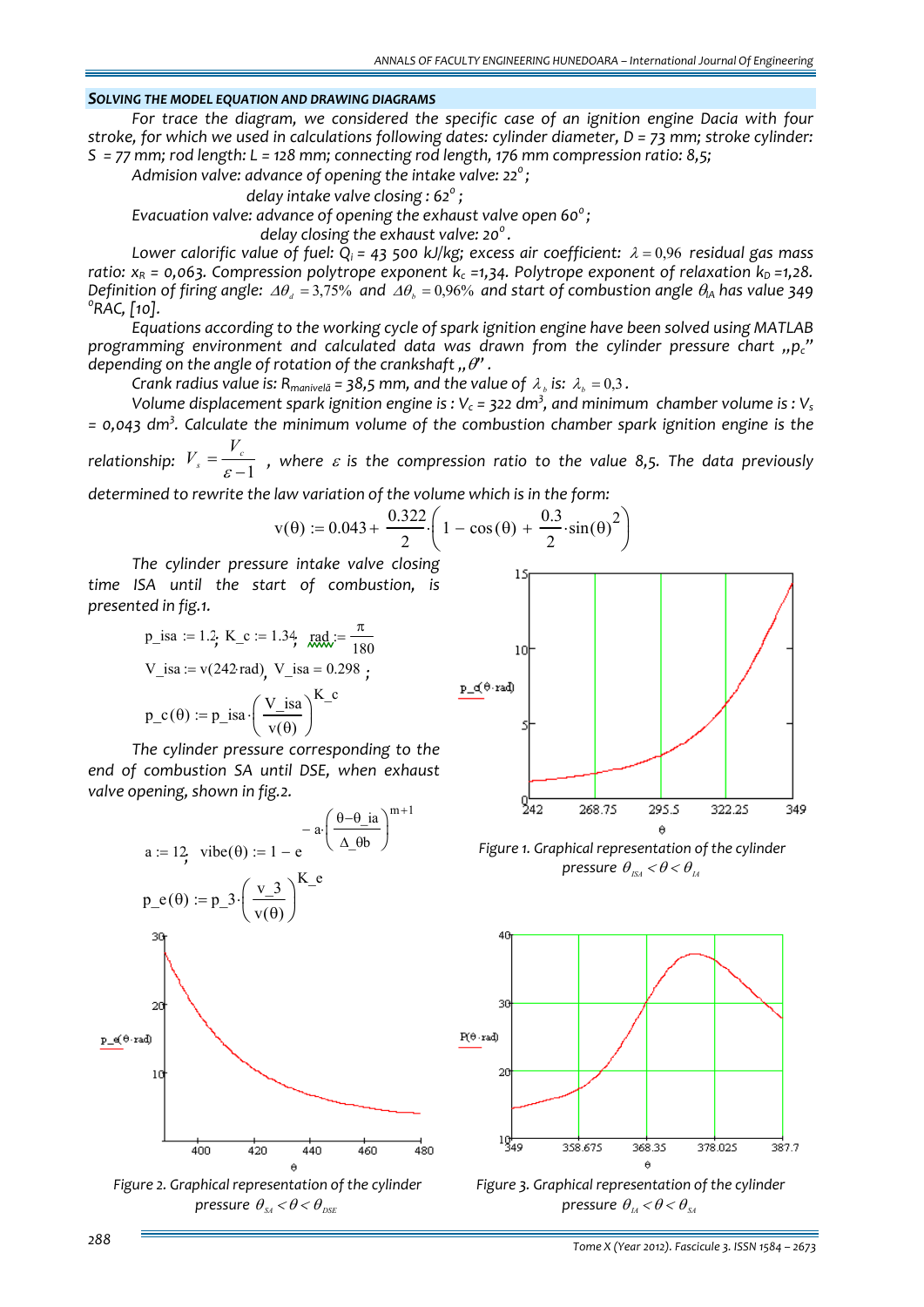*Cylinder pressure when the firing started properly until IA corresponding to the end of combustion SA is presented in fig.3.*

$$
P(\theta) := \begin{bmatrix} (1 - \text{vibe}(\theta)) \cdot p_c(\theta) + \text{vibe}(\theta) \cdot p_e(\theta) \\ p(\theta) := \begin{cases} p_c(\theta) & \text{if } 242 \text{ rad } \le \theta < 349 \text{ rad} \\ \left[ (1 - \text{vibe}(\theta)) \cdot p_c(\theta) + \text{vibe}(\theta) \cdot p_e(\theta) \right] \right] & \text{if } 349 \text{ rad } \le \theta < 387.7 \text{ rad} \\ p_e(\theta) & \text{if } 387.7 \text{ rad } \le \theta \le 480 \text{ rad} \end{cases}
$$

$$
p\_inter(\theta) := p\_i \cdot \left(\frac{V\_i}{v(\theta)}\right)^{K\_ci}; \ p\_e\_inter(\theta) := p\_3i \cdot \left(\frac{v\_3i}{v(\theta)}\right)^{K\_ei}
$$
\n
$$
p \leftarrow p\_inter(\theta) \text{ if } 0 \le \theta \le 242 \text{ rad}
$$
\n
$$
p\_c(\theta) \text{ if } 242 \text{ rad} \le \theta \le 349 \text{ rad}
$$
\n
$$
[[(1 - vibe(\theta)) \cdot p\_c(\theta) + vibe(\theta) \cdot p\_e(\theta)]] \text{ if } 349 \text{ rad} \le \theta \le 387.7 \text{ rad}
$$
\n
$$
p\_e(\theta) \text{ if } 387.7 \text{ rad} \le \theta \le 480 \text{ rad}
$$
\n
$$
p \text{ e } inter(\theta) \text{ if } 480 \text{ rad} \le \theta \le 720 \text{ rad}
$$





*Figure 4. Graphical representation of the cylinder pressure for different values of angle "*θ*"*



In fig.4 was drawn the cylinder pressure for different values of angle"  $\theta$ " using diagrams in fig.1, 2 *and 3. Based on the previous calculation model described in fig.5, was drawn diagram of the engine ignition using coordinates "p-* $\theta$  *for a real full cycle.* 

#### *CONCLUSIONS*

*Analytic model assess the processes occurring during a motor cycle internal combustion engine with spark ignition design which is particularly useful in providing additional information on thermal regime and engine work.* 

*The model can be used for certain ranges of engines, so their data limit statistical variation introduced as input to be as small.*

*The analytical model for cylinder pressure in spark ignited engines describes the cylinder pressure* developed in this. The model is expressed in closed form and the method is based on a parameterization of the ideal Otto cycles. The model is based on physical relations with components that are easy to *measure and tune. The model can capture large variations in ignition timing. Cylinder pressure traces contain information about the work and emission producing process which is valuable for the engine management system.*

#### *REFERENCES*

- [1.] Allmendinger K., Guzella L., Seiler A., A method to reduce calculation time for an internal combustion engine *model, SAE Technical Paper No. 2001‐mm, 2001*
- *[2.] Csaller P., ‐Eine Methode zur Vorasberechnun der Anderun des Brennferlaufes von Ottomotoren bei geanderten Beitriebsbedingungen. PhD Thesis, Technischen Universitat Munchen,1980*
- *[3.] Hires R.J., Tabaczunski R.J., Novak J.M.‐ The prediction ignition delay and combustion intervals for homogeneous change, spark ignition engine, SAE Techical Paper 780232,1978*
- [4.] Lars E. An analytic model for cylinder pressure in a four stroke SI engine, 2002-01-0371, Vehicular System, *Linkoping University, Sweden*